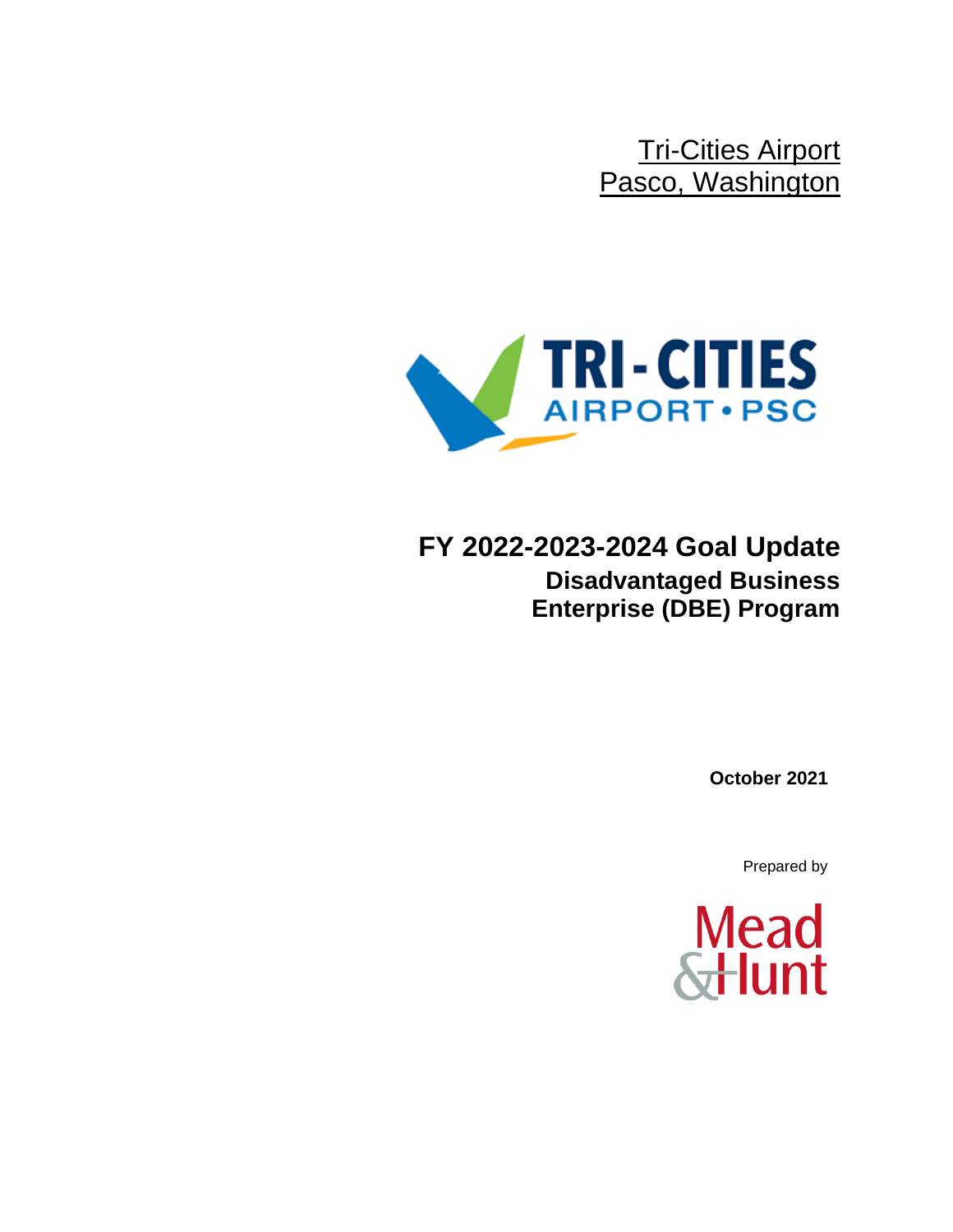# **FY 2022-2023-2024 DBE Goal**

**Name of Recipient**: Tri-Cities Airport, Port of Pasco, Washington

**Goal Period**: October 1, 2021 through September 30, 2024

|         | \$23,507,000 |
|---------|--------------|
| FY-2024 | \$14,400,000 |
| FY-2023 | \$1,607,000  |
| FY-2022 | \$ 7,500,000 |
|         | Total        |

**Overall Goal:** 9.16% to be accomplished through race-conscious participation.

## **Total dollar amount to be expended on DBEs:** \$2,152,372

**Number and Type of Contracts: Table 1** below shows the upcoming projects for FY 2022-2023-2024 at the Airport based on the current Capital Improvement Plan (CIP). Estimated costs are listed in **Table 1**. The projects create possible subcontracting opportunities in 10 different disciplines, as listed in **Table 2**, paired with their respective NAICS codes.

| FY 2022 Projects |                                          |              |  |  |  |  |
|------------------|------------------------------------------|--------------|--|--|--|--|
| Contract #1      | \$7,500,000                              |              |  |  |  |  |
|                  | FY 2023 Projects                         |              |  |  |  |  |
| Contract #1      | Install Secure Exit Lane                 | \$207,000    |  |  |  |  |
| Contract #2      | Runway 12/30 Shift (PH 1) - Design       |              |  |  |  |  |
| FY 2024 Projects |                                          |              |  |  |  |  |
| Contract #1      | Runway 12/30 Shift (PH 2) - Construction | \$14,400,000 |  |  |  |  |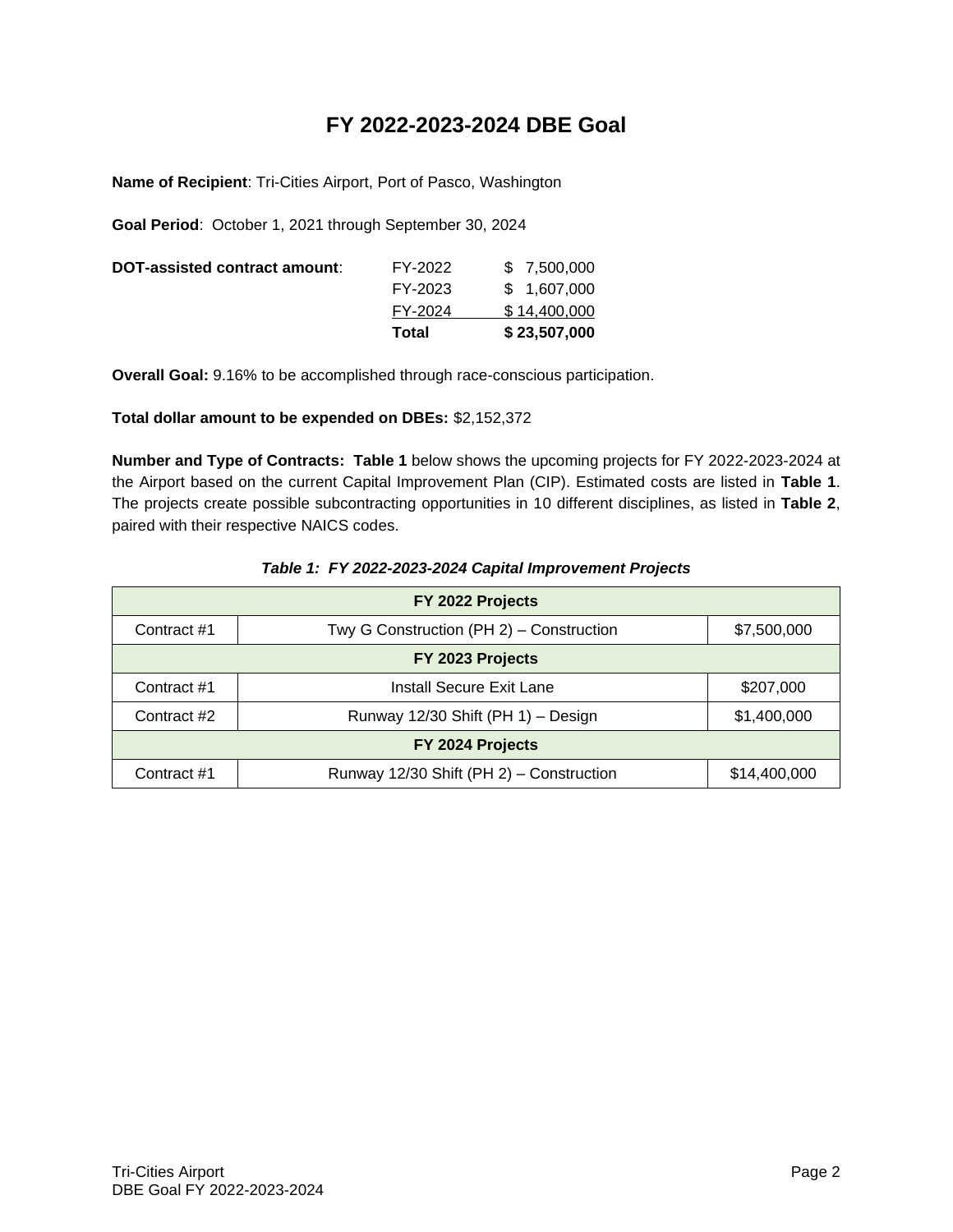| <b>Discipline</b>                                                          | <b>NAICS</b><br><b>Discipline</b> |                             | <b>NAICS</b> |
|----------------------------------------------------------------------------|-----------------------------------|-----------------------------|--------------|
| Water and sewer line and related<br>structures construction                | 237110                            | <b>Engineering Services</b> | 541330       |
| Highway, Street, and Bridge<br>Construction                                | 237310                            | Surveying and Mapping       | 541370       |
| Electrical Contractors and Other<br><b>Wiring Installation Contractors</b> | 238210                            | <b>Testing Laboratories</b> | 541380       |
| <b>Site Preparation Contractors</b>                                        | 238910                            | Landscaping services        | 561730       |
| Air Traffic Control                                                        | 488111                            | <b>Traffic Control</b>      | 561990       |

*Table 2: Disciplines Anticipated in FY 2022-2023-2024 Projects*

#### **Market Area**

The Market Area was determined using the 2019 Washington State Airports Disparity Study, conducted for the WA State Department of Transportation by Colette Holt & Associates. **The Market Area has been defined as the East Region.** This region includes the following counties: Adams, Asotin, Benton, Chelan, Douglas, Franklin, Grant, Kittitas, Klickitat, Lincoln, Okanogan, Pend Oreille, Spokane, Stevens, Walla Walla, Whitman, and Yakima.

## **Weighted Availability of DBE firms**

Tables 3 through 6 below summarize the total trade dollars, the percentage of DBE businesses in the Market Area, and estimated available DBE contract dollars for each aspect of the FY 2022/2023/2024 projects. The data source for the total available businesses comes from the 2019 Washington State Airports Disparity Study, conducted for the WA State Department of Transportation by Colette Holt & Associates. This study was used to determine the number of available contractors and subcontractors for the work anticipated on the projects.

Tables 3 through 6 are used to determine the percentage of the total estimated project costs which is available to DBE Contractors for each project. A rough estimate of the combined project costs is tabulated along with a breakdown of costs by category. From these figures, a weighted percentage of contract dollars available to DBE's in the Market Area can be calculated. First, the percent of DBE firms in each category is determined by the Disparity Study. The estimated cost for each category is multiplied by this percentage to determine the amount that would be paid to DBE firms if they were to do this work. Next, the amounts available for DBE firms in each category are totaled. Finally, the dollar value available to DBE firms is divided by the estimated combined project total. The result is the percentage of contract work available to DBE firms for each project. An overall goal for all the projects will be determined using a cumulative weighted average.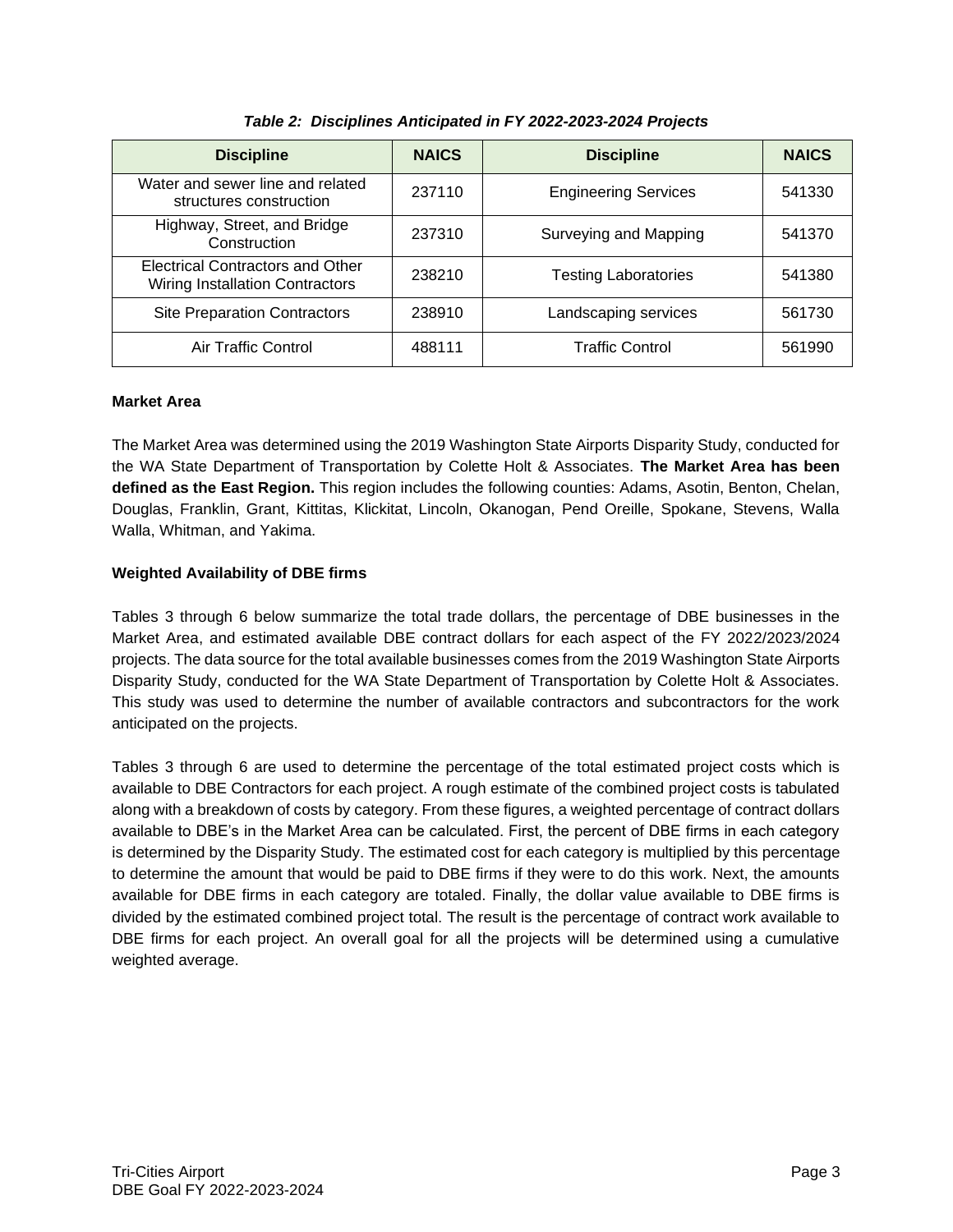# **Step 1 Base Figure**

| <b>Contract Name</b>                              | <b>Trade Description</b>                          | <b>NAICS Description</b>                                                            | <b>NAICS</b> | Trade ( \$) | DBE (%) | DBE(S)<br>$(= Trade $$<br>$x$ DBE $\%$ ) |
|---------------------------------------------------|---------------------------------------------------|-------------------------------------------------------------------------------------|--------------|-------------|---------|------------------------------------------|
| Contract #1:<br>Twy G<br>Construction<br>(PH 2) – | Underdrain, Storm<br>sewer                        | Water and sewer<br>line and related<br>structures<br>construction                   | 237110       | \$1,630,000 | 10.7%   | \$174,410                                |
| Construction                                      | Asphalt Paving,<br><b>Pavement Marking</b>        | Highway, Street,<br>and Bridge<br>Construction                                      | 237310       | \$2,375,000 | 12.1%   | \$287,375                                |
|                                                   | <b>Airfield Edge</b><br>Lighting and<br>Circuitry | Electrical<br>Contractors and<br><b>Other Wiring</b><br>Installation<br>Contractors | 238210       | \$925,000   | 7.2%    | \$66,600                                 |
|                                                   | Demolition,<br>Excavation,<br>Earthwork           | Site Preparation<br>Contractors                                                     | 238910       | \$1,280,000 | 8.3%    | \$106,240                                |
|                                                   | Consulting<br>Engineering                         | Engineering<br>Services                                                             | 541330       | \$595,000   | 8.1%    | \$48,195                                 |
|                                                   | Surveying                                         | Surveying and<br>Mapping (except<br>Geophysical<br>Services)                        | 541370       | \$150,000   | 6.6%    | \$9,900                                  |
|                                                   | Geotechnical<br>testing                           | Testing<br>Laboratories                                                             | 541380       | \$145,000   | 21.9%   | \$31,755                                 |
|                                                   | Erosion control,<br>seeding                       | Landscaping<br>services (except<br>planning)                                        | 561730       | \$255,000   | 5.1%    | \$13,005                                 |
|                                                   | <b>Traffic Control</b>                            | All other support<br>services                                                       | 561990       | \$145,000   | 4.5%    | \$6,525                                  |
| <b>Total Contract #1</b>                          |                                                   |                                                                                     |              | \$7,500,000 | 9.92%   | \$744,005                                |

# *Table 3: FY 2022 Contract #1 Twy G Construction (PH 2) – Construction*

#### *Table 4: FY 2023 Contract #1 Install Secure Exit Lane*

| <b>Contract Name</b>                               | <b>Trade Description</b>  | <b>NAICS Description</b>                                                            | <b>NAICS</b> | Trade ( \$) | DBE(%)   | DBE(S)<br>$(= Trade $)$<br>$x$ DBE $\%$ ) |
|----------------------------------------------------|---------------------------|-------------------------------------------------------------------------------------|--------------|-------------|----------|-------------------------------------------|
| Contract #1:<br><b>Install Secure</b><br>Exit Lane | Electrical                | Electrical<br>Contractors and<br><b>Other Wiring</b><br>Installation<br>Contractors | 238210       | \$180,000   | 7.2%     | \$12,960                                  |
|                                                    | Consulting<br>Engineering | Engineering<br><b>Services</b>                                                      | 541330       | \$27,000    | 8.1%     | \$2,187                                   |
| <b>Total Contract #1</b>                           |                           |                                                                                     | \$207,000    | 7.3%        | \$15,147 |                                           |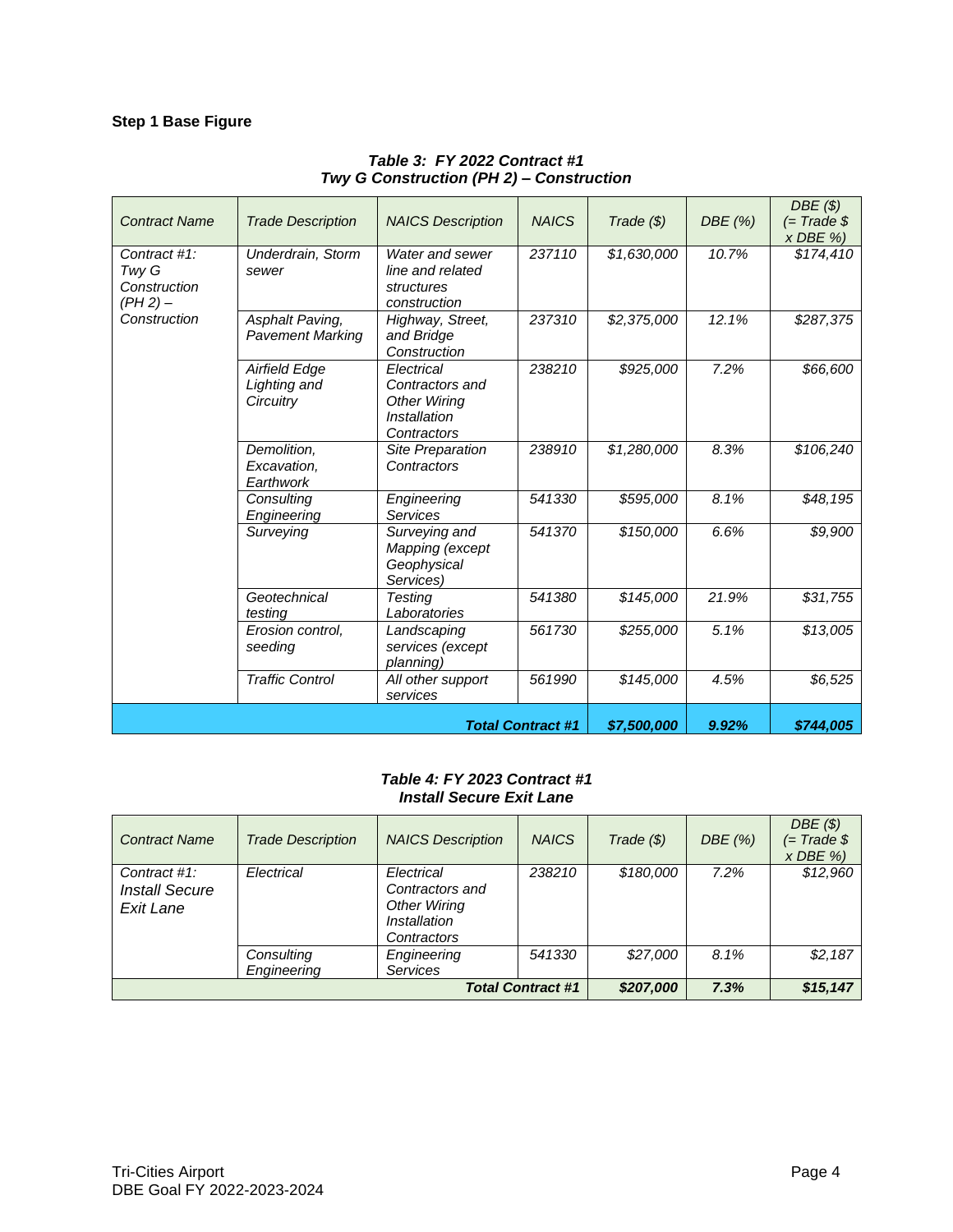#### *Table 5: FY 2023 Contract #2 Runway 12/30 Shift (PH 1) – Design*

| <b>Contract Name</b>     | <b>Trade Description</b> | <b>NAICS Description</b> | <b>NAICS</b>         | Trade (\$)  | DBE (%) | DBE(S)<br>$(= Trade $)$<br>$x$ DBE $\%$ ) |
|--------------------------|--------------------------|--------------------------|----------------------|-------------|---------|-------------------------------------------|
| Contract #2:             | Consultina               | Engineering              | 541330               | \$1,340,000 | 8.1%    | \$108.540                                 |
| <b>Runway 12/30</b>      | Engineering              | Services                 |                      |             |         |                                           |
| Shift (PH $1$ ) -        | <b>Field Surveying</b>   | Surveying and            | 541370               | \$30,000    | 6.6%    | \$1,980                                   |
| Design                   |                          | Mapping (except          |                      |             |         |                                           |
|                          |                          | Geophysical              |                      |             |         |                                           |
|                          |                          | Services)                |                      |             |         |                                           |
|                          | Geotechnical             | Testing                  | 541380               | \$30,000    | 21.9%   | \$6,570                                   |
|                          | Investigation            | Laboratories             |                      |             |         |                                           |
| <b>Total Contract #2</b> |                          | \$1,400,000              | 8.36%                | \$117,090   |         |                                           |
|                          |                          |                          |                      |             |         |                                           |
|                          |                          |                          | <b>Total FY-2023</b> | \$1,607,000 | 8.23%   | \$132,237                                 |

*Table 6: FY24 Contract #1 Runway 12/30 Shift (PH 2) – Construction*

| <b>Contract Name</b>                                                    | <b>Trade Description</b>                          | <b>NAICS Description</b>                                                            | <b>NAICS</b> | Trade $(\$)$ | DBE (%) | DBE(S)<br>$(= Trade $ x$<br>DBE %) |
|-------------------------------------------------------------------------|---------------------------------------------------|-------------------------------------------------------------------------------------|--------------|--------------|---------|------------------------------------|
| Contract #1:<br><b>Runway 12/30</b><br>Shift (PH 2) $-$<br>Construction | Underdrain, Storm<br>sewer                        | Water and sewer<br>line and related<br>structures<br>construction                   | 237110       | \$975,000    | 10.7%   | \$104,325                          |
|                                                                         | Asphalt Paving,<br><b>Pavement Marking</b>        | Highway, Street,<br>and Bridge<br>Construction                                      | 237310       | \$5,807,000  | 12.1%   | \$702,647                          |
|                                                                         | <b>Airfield Edge</b><br>Lighting and<br>Circuitry | Electrical<br>Contractors and<br><b>Other Wiring</b><br>Installation<br>Contractors | 238210       | \$1,975,000  | 7.2%    | \$142,200                          |
|                                                                         | Demolition,<br>Excavation,<br>Earthwork           | Site Preparation<br>Contractors                                                     | 238910       | \$1,950,000  | 8.3%    | \$161,850                          |
|                                                                         | <b>FAA MALSF</b>                                  | Air Traffic Control                                                                 | 488111       | \$1,725,000  | 0.0%    | \$0                                |
|                                                                         | Consulting<br>Engineering                         | Engineering<br><b>Services</b>                                                      | 541330       | \$1,120,000  | 8.1%    | \$90,720                           |
|                                                                         | Surveying                                         | Surveying and<br>Mapping (except<br>Geophysical<br>Services)                        | 541370       | \$212,000    | 6.6%    | \$13,992                           |
|                                                                         | Geotechnical testing                              | <b>Testing</b><br>Laboratories                                                      | 541380       | \$174,000    | 21.9%   | \$38,106                           |
|                                                                         | Erosion control,<br>seeding                       | Landscaping<br>services (except<br>planning)                                        | 561730       | \$250,000    | 5.1%    | \$12,750                           |
|                                                                         | <b>Traffic Control</b>                            | All other support<br>services                                                       | 561990       | \$212,000    | 4.5%    | $\sqrt{$9,540}$                    |
| <b>Total Contract #1</b>                                                |                                                   |                                                                                     |              | \$14,400,000 | 8.86%   | \$1,276,130                        |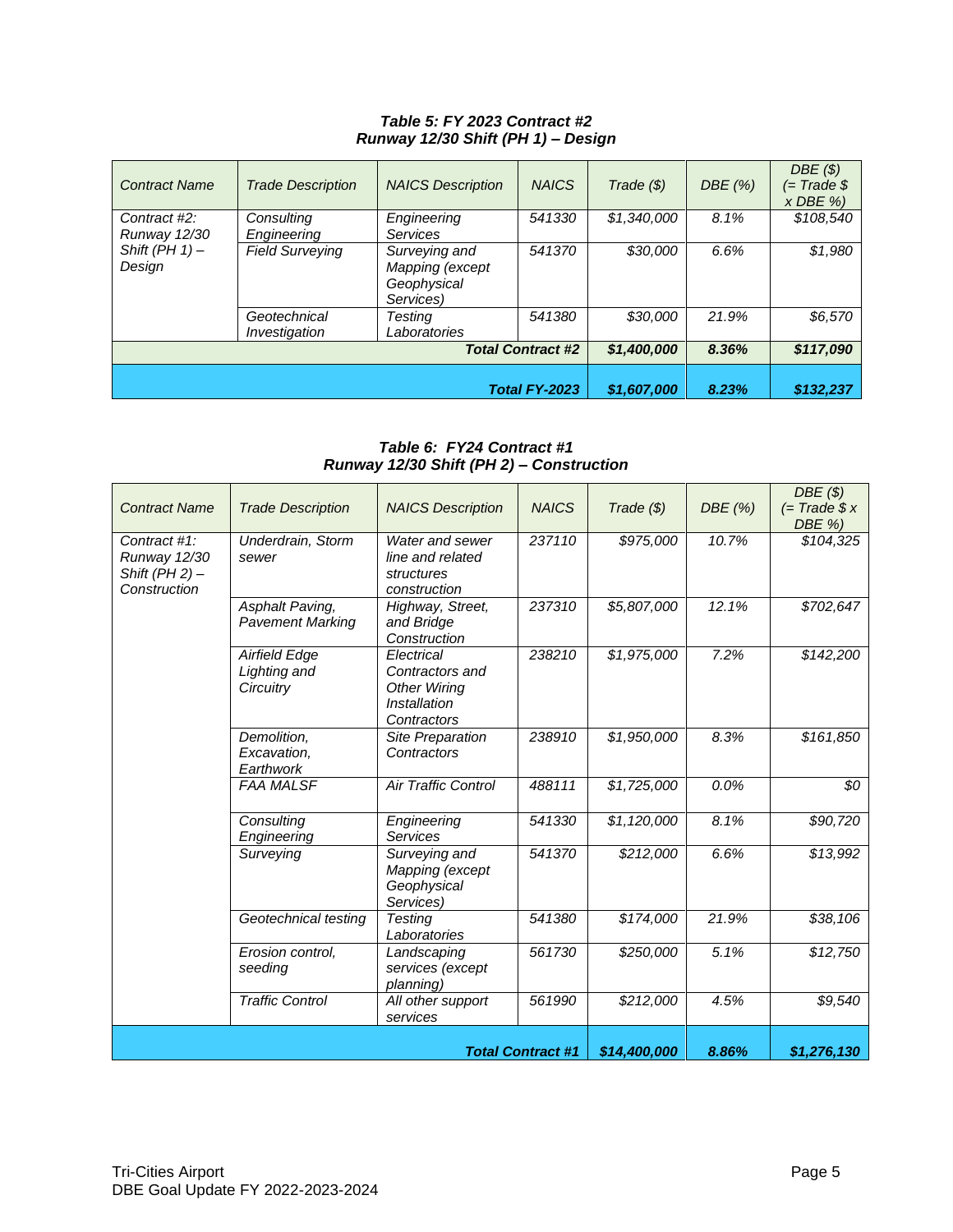The base goal projection after weighting is as follows:

- Total Weighted DBE Availability: \$2,152,372
- Total for All Trades: \$23,507,000

Dividing the weighted DBE totals by the total estimate for all trades gives a base DBE availability figure for the projects anticipated during the goal-setting period. This figure is expressed as a percentage and serves as the basis for the three-year overall goal.

Base of DBE Goal: 9.16%

## **Step 2 - Adjustments to Step 1 Base Figure**

Not enough historical data on DBE participation is available to reference to make an adjustment to the Step 1 base figure; therefore, the Tri-Cities Airport is adopting the Step 1 base figure as the overall goal for this period.

# **Breakout of Estimated "Race and Gender Neutral" (RN) and "Race and Gender Conscious" (RC) Participation.**

The Tri-Cities Airport does not have a history of DBE participation or over-achievement of goals to reference and expects to obtain its DBE participation through the use of DBE contract goals or a conscious effort to obtain DBE participation. Therefore, the entire goal of 9.16% is to be obtained through race-conscious participation

#### **Consultation**

In establishing the overall goal, the Tri-Cities Airport provided for consultation and publication. This process included consultation with minority, women's, and general contractor groups, community organizations, and other officials or organizations which could be expected to have information concerning the availability of disadvantaged and non-disadvantaged businesses, the effects of discrimination on opportunities for DBEs, and the Tri-Cities Airport's efforts to establish a level playing field for the participation of DBEs. The consultation included a scheduled, direct, interactive exchange with as many interested stakeholders as possible focused on obtaining information relevant to the goal setting process and was conducted before the goal methodology was submitted to the operating administration for review. Details of the consultation are as follows.

The consultation engaged in was a teleconference held on October 29<sup>th</sup>, 2021 from 10:30am to 11:30am to allow businesses in the Market Area to provide input on the draft DBE goals. Notice of this meeting was sent to the Tri-Cities Regional Chamber of Commerce and Tri-Cities Hispanic Chamber of Commerce for distribution to its membership. The meeting notice was also published on the Tri-Cities Airport website. No comments were received during the consultation.

A notice of the proposed goal was published on the Tri-Cities Airport official website before the methodology was submitted to FAA Office of Civil Rights.

If the proposed goal changes following review by FAA Office of Civil Rights, the revised goal will be posted on the Airport's official website.